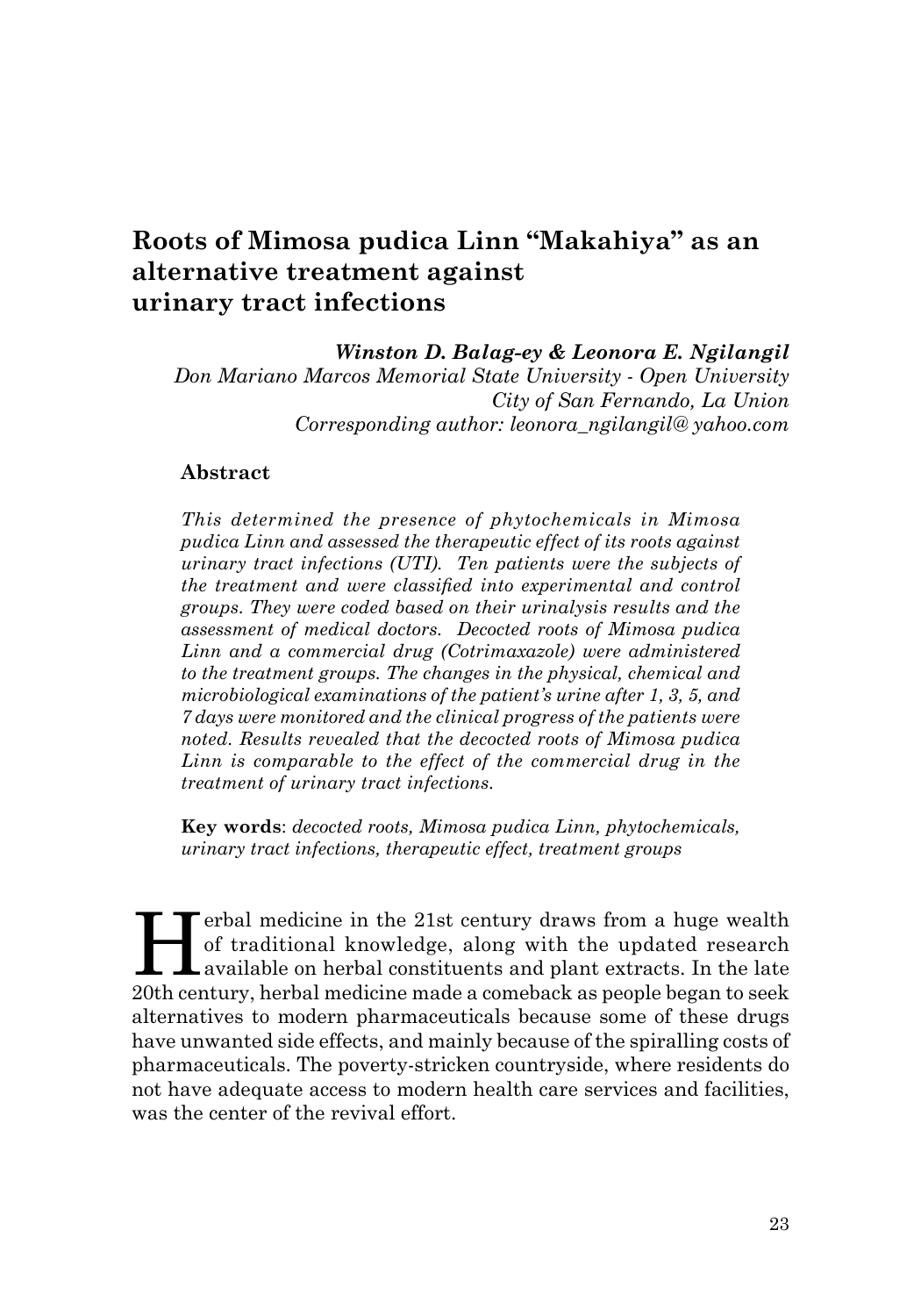The creation of the Philippine Institute of Traditional and Alternative Health Care (PITACH) through Republic Act 8423 also known as the Traditional and Alternative Medicine of 1997, supports researches on alternative medicines. The law is expected to promote and develop the country's traditional folk knowledge and medicinal practices. It is also believed that this legislation will not only tap the country's rich resources of medicinal cures but also protect the time tested efficacy of indigenous remedies and treatments developed by traditional Filipino healers.

Urinary tract infections (UTI) are common health problems affecting millions of people. Women are especially prone to UTI where one in five women develops a urinary tract infection during her lifetime (Conforth, n.d.). Simple UTI can be treated with a three-day course of antibiotics, although women who are pregnant or who have diseases such as diabetes that suppress the immune system are usually treated with antibiotics a little longer (Harvard Medical School, n.d.).

*Mimosa pudica* Linn, known as "makahiya" in Filipino, and "Babain" in Iloko is a popular ornamental plant, as its leaves fold up when stimulated by touch, heat or wind. The seeds and other parts of the *Mimosa pudica* Linn plant contain mimosine, and extracts of the plant have been shown in scientific trials to be a moderate diuretic, can depress duodenal contractions similar to atrophine sulphone, can promote regeneration of nerves, and reduce menorrhagia. The roots and leaves are commonly used in treatment. The roots are bitter, astringent, acrid, cooling, vulnerary, alexipharmic, resolvent, diuretic, antispasmodic, emetic, constipating, and febrifuge. They are useful in vitiated conditions of *pitta*, leucoderma, vaginopathy, metropathy, ulcers, dysentery, inflammations, burning sensation, hemorrhoids, jaundice, asthma, fistula, small pox, strangury, spasmodic, affections and fevers (Pande and Pathak, 2010). Root extracts are reported to be a strong emetic. Decoction or infusion of leaves is used in asthma, expectorant, urinary complaints, glandular swelling, sore throat and hoarseness (Estrella, 1983). Some studies indicate that the roots are in homeopathic treatments for many illnesses such as urinary and vaginal infections, asthma, inflammations, and diarrhea, skin rash, neurological disorders, and the symptoms of rheumatoid arthritis (Miley, n.d.). Studies on the therapeutic effects of the roots of *Mimosa pudica* Linn are being done in China, India, Trinidad, Panama, Haiti, Venezuela and other Southeast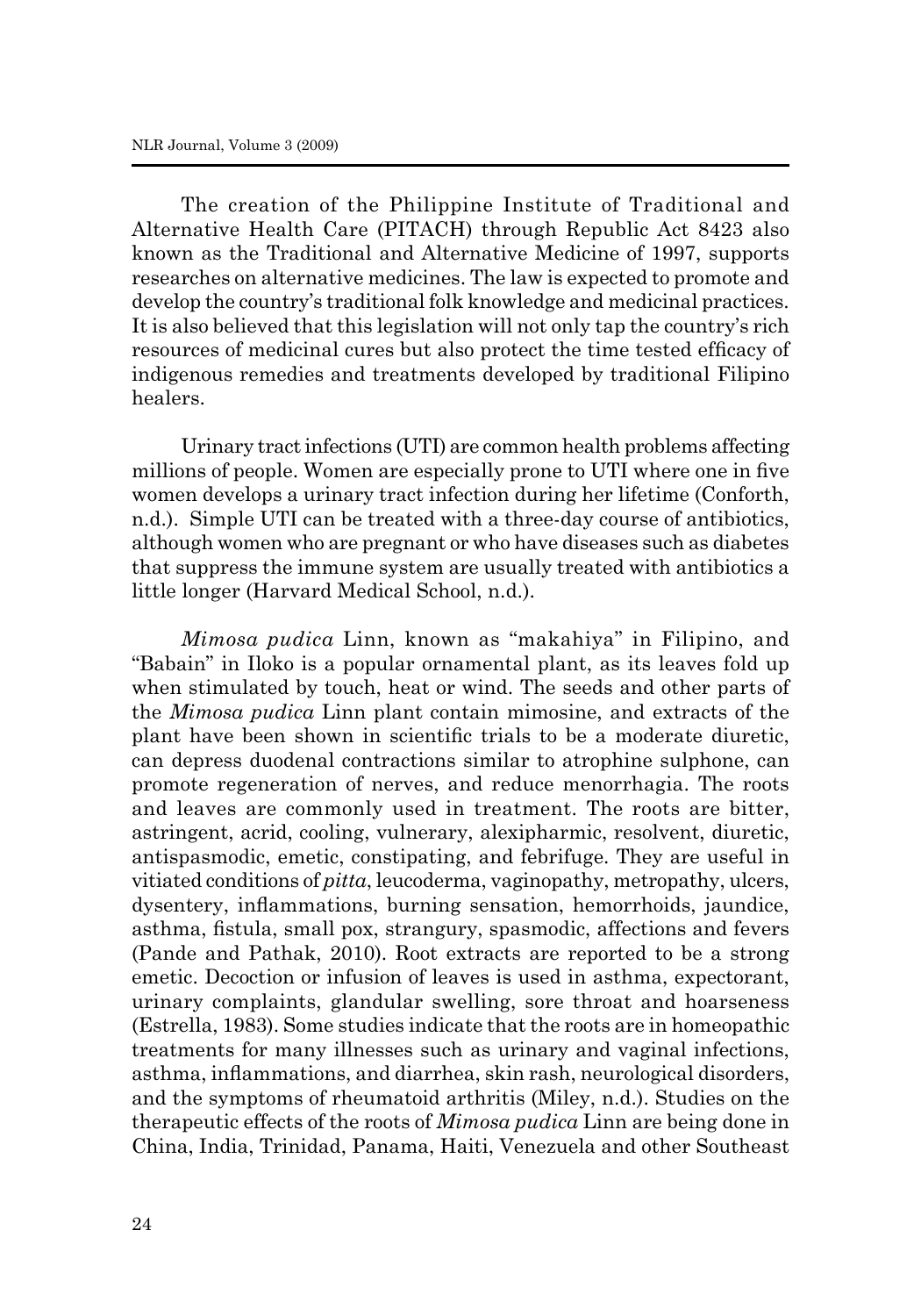Asian countries. In the Philippines, indigenous remedies and treatments using the roots of the plants are observed particularly in La Union and its vicinity in treatment of UTI.

According to the study conducted by Pande and Pathak (2010), the roots of *Mimosa pudica* Linn are found to have great medicinal value. Their findings were based on the results of the pharmacognostic and phytochemical studies including qualitative chemical examinations on the roots of the plant. Results of the chemical tests indicated presence of flavonoids, phytosterol, alkaloids, amino acids, tannins, glycoside, and fatty acids.

This study aims to determine the presence of crude medicinal ingredients or phytochemicals in Mimosa pudica Linn and to assess the therapeutic effect of the decocted roots of the plant as compared to a control drug against UTI. The results should contribute towards the systematic validation of the plant's potential as a remedy for UTI.

### **Research Design and Methods**

The study made use of the descriptive – experimental method. It was conducted at Bessang Pass Memorial Hospital, Cervantes, Ilocos Sur.

The matured roots of the plant were gathered, washed and oven dried before grounding. Extraction was made by shaking the grounded plant material with ethyl alcohol at a ratio of 1:10 w/v for three days. The extract was filtered through three layers of cheesecloth to remove debris and through Whatman No. 1 filter paper. Phytochemical test was performed using the Department of Science and Technology (DOST) procedure to determine the presence of the following phytochemicals: alkaloids, flavonoids, glycosides, organic acids, saponins, sterols, tannins, and triterpenes. The test for alkaloids used Mayer's reagent and 1 % HCl to give a cream-colored precipitate. The changes from the initial brown color to the final product would indicate the amount of alkaloids present. The test for organic acids was done by adding aqueous sodium carbonate to boiled aqueous plant extract. The production of stable and dense broth indicates the presence of free acids (stearic acid, dipertene and dicarboxylic acids). The test for triterpenes (Salkowski Test) used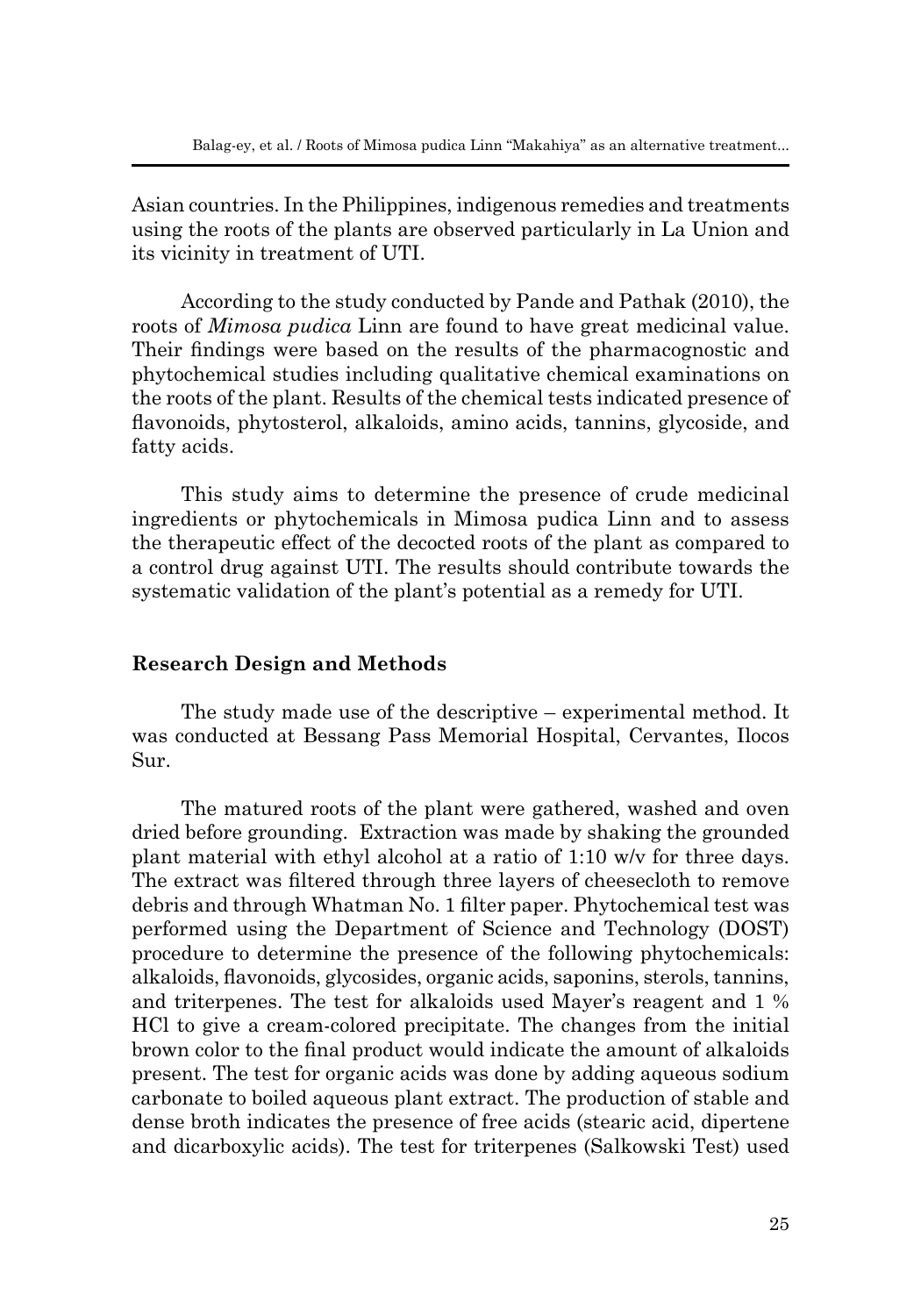chloroform, acetic acid anhydride, and concentrated sulphuric acid wherein several milligram of the dried alcoholic extract were dissolved in chloroform to shaking and treated with 1 or 2 drops of concentrated sulphuric acid. A yellow color gradually becoming red to deep red shows positive result.

The following legend was used in the interpretation of the results of the phytochemical analysis of the dried roots of *Mimosa pudica* Linn alcoholic extract.

| <b>Characteristics</b>                                                       | Interpretation            |
|------------------------------------------------------------------------------|---------------------------|
| Light color change with small<br>precipitate formed                          | "trace"                   |
| Dark color change with more<br>precipitate formed                            | ++ " in moderate amounts" |
| Very dark color change with plenty of $ ++"$ abundant"<br>precipitate formed |                           |
| No change in color                                                           | - "Negative"              |

*Table 1.* Legend of the phytochemical analysis

The result of the phytochemical analysis was the basis in conducting the actual trial medication to patients suffering from UTI. Ten individuals were identified based on the assessment of a doctor and the urinalysis result. The patients were divided into two groups: the first five were the experimental group and the next five were the control group. Consent forms were explained and signed by the patients stating their willingness to participate in the study. Six medical doctors were involved in the assessment, monitoring, and rating the progress of the patients while they underwent the seven day-treatment. The urine samples of patients were analyzed by a registered medical technologist from day 0, 1, 3, 5 and 7 to find out changes and/or improvements in the patient's condition. Urinalyses include physical, microscopic and chemical examination.

The experimental group (patients administered with decocted roots of *Mimosa pudica* Linn) were advised to take their meal one hour before drinking one cup of decocted roots for seven days. The mode of treatment was twice a day or every 12 hours. The patients were also advised to avoid drinking liquor and taking other medications while under Mimosa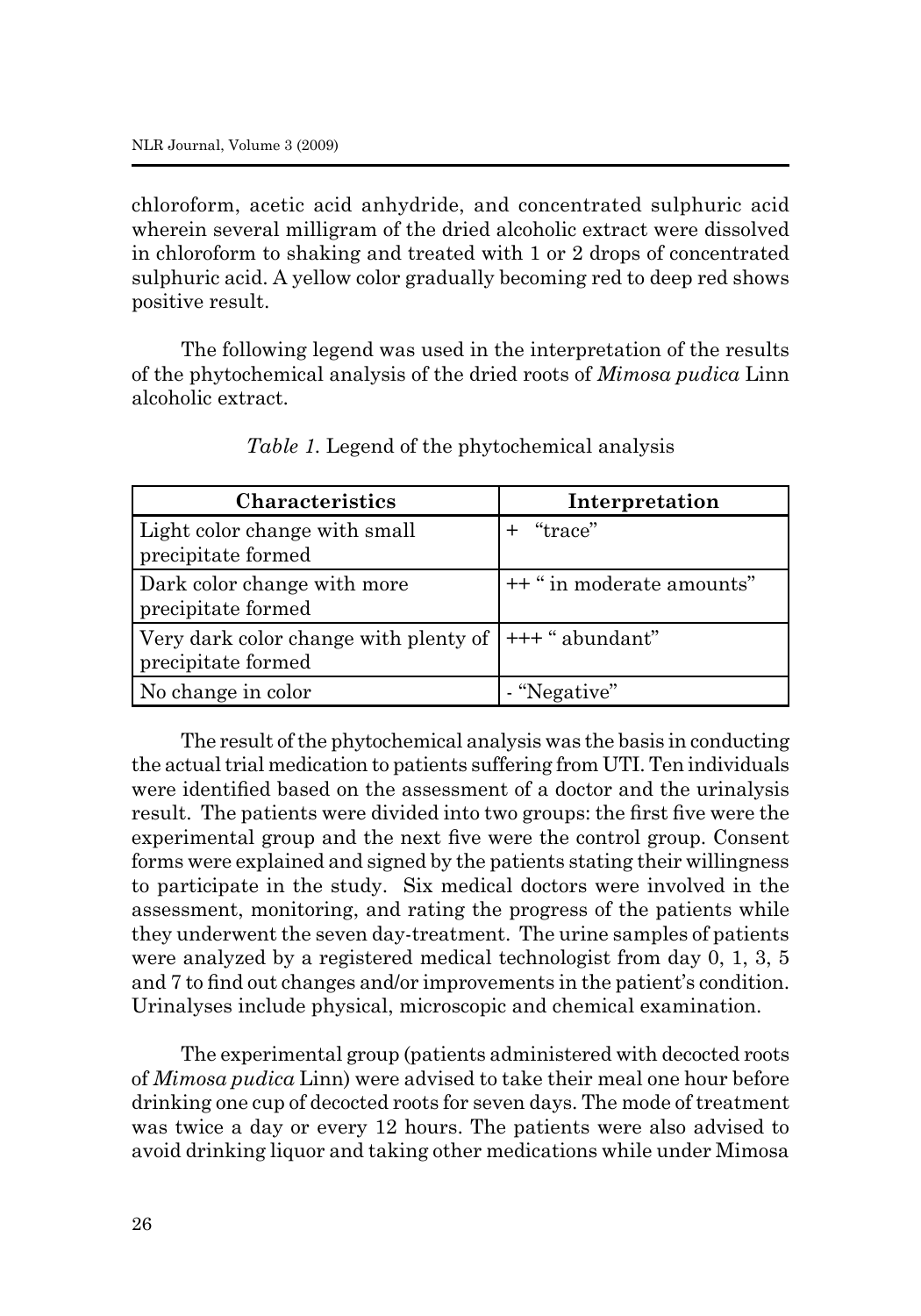medications to gain more beneficial effects. The control group (patients administered with Cotrimaxazole, 800 mg/160 mg) were advised to take their meal one hour before taking the drug for twice a day or every 12 hours for seven days.

To guide the medical doctors in the assessment particularly on the therapeutic effect of the decocted roots of *Mimosa pudica* and the control drug (Cotrimaxazole) to patients suffering from UTI from day 1, 3, 5 and 7, the following rating scale was used:

| <b>Point Value</b> | <b>Statistical Range</b> | <b>Descriptive Equivalent</b><br>Rating |
|--------------------|--------------------------|-----------------------------------------|
| 5                  | $4.51 - 5.0$             | Excellent improvement                   |
| 4                  | $3.51 - 4.50$            | Very good improvement                   |
| 3                  | 2.51-3.50                | Good improvement                        |
| 2                  | 1.51-2.50                | Fair improvement                        |
|                    | $0.51 - 1.50$            | Poor improvement                        |
|                    | $0.0 - 0.50$             | No improvement                          |

Student's T–test at 0.01 level of significance was utilized in determining the difference between the therapeutic effects of decocted roots of *Mimosa pudica* and Cotrimaxazole.

# **Results and Discussion**

Table 2 presents the result of the phytochemical analysis of the dried roots of *Mimosa pudica* Linn crude extract.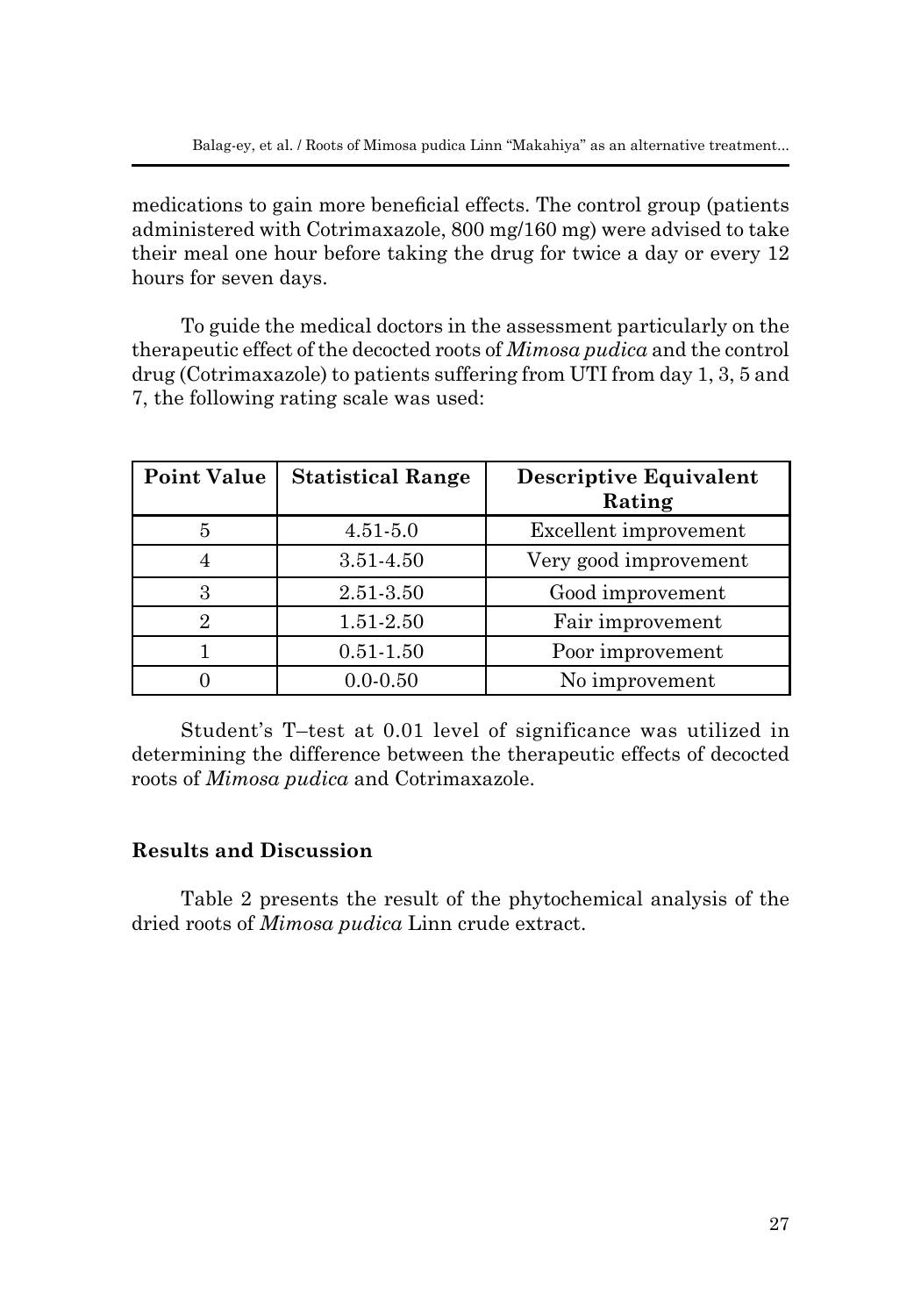| <b>Medicinal</b><br>ingredients | Initial<br>color | <b>Final product</b>                      | Result                                 |
|---------------------------------|------------------|-------------------------------------------|----------------------------------------|
| Alkaloids                       | <b>Brownish</b>  | Dark brown color with<br>more cream ppt   | ++ (moderate)                          |
| Flavonoids                      | Brownish         | Light tinge red with<br>small precipitate | (trace)<br>$+$                         |
| Glycosides                      | Brownish         | Light red with small<br>Brick precipitate | (trace)<br>$+$                         |
| Organic Acids                   | Brownish         | <b>Brownish</b>                           | (negative)                             |
| Saponins                        | Brownish         | Blue-violet with more<br>precipitate      | ++ (moderate)                          |
| <b>Sterols</b>                  | <b>Brownish</b>  | Blue color with more<br>precipitate       | ++ (moderate)                          |
| Tannins                         | <b>Brownish</b>  | Blue color with small<br>Precipitate      | (trace)<br>$+$                         |
| Triterpenes                     | Brownish         | <b>Brownish</b>                           | (negative)<br>$\overline{\phantom{0}}$ |

*Table 2*. Phytochemical analysis of the crude extract of *Mimosa pudica* Linn dried roots

Numerous studies suggest that the medicinal value of plants lie in the bioactive phytocomponents present in the plants. In the phytochemical screening conducted by Gandhiraja et al. (2009), the active phytocomponents of *Mimosa pudica* showed the presence of bioactive components like Terpenoids, Flavonoids, Glycosides, Alkaloids, Quinines, Phenols, Tannins, Saponins and Coumarin. They further tested the antimicrobial activity of the plant extract against three potentially pathogenic microorganisms *Aspergillus fumifatus*, *Citrobacter diversens* and *Klebsiella pneumonia* at different concentrations of the extract. The results of the antimicrobial assay of the methanolic extract of *Mimosa pudica* indicated that the plant exhibited antimicrobial activity against the tested microorganisms at three different concentrations of 50, 100 and 200µg/disc.

In this study, phytochemical analysis of the dried roots of *Mimosa pudica* gave moderate amounts of alkaloids, saponins and sterols which jibed with the study conducted by Pande and Pathak (2010) and Gandhiraja et al. (2009). Alkaloids which are usually extracted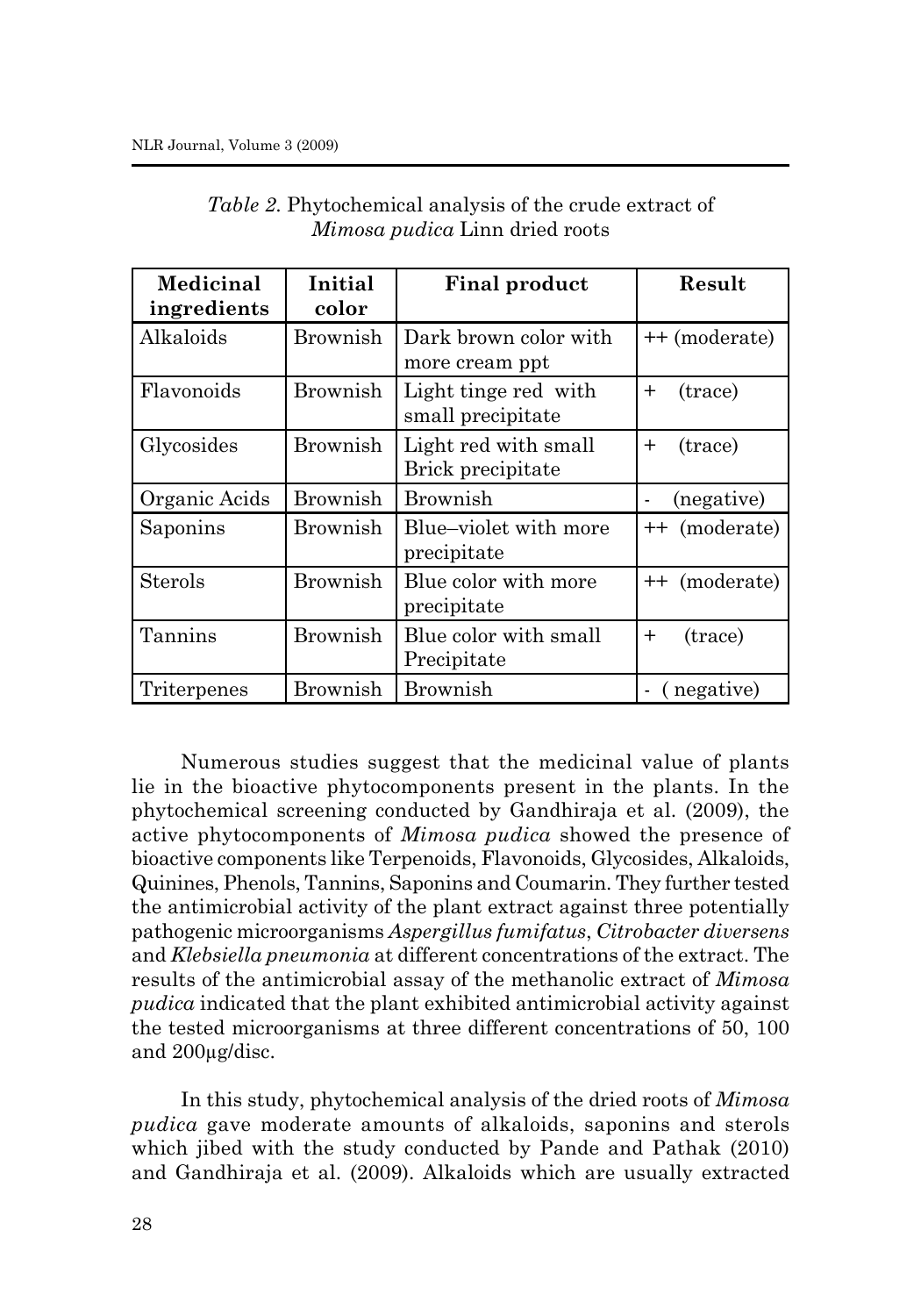by dissolving the dried roots with dilute acid are amines (nitrogen– containing compounds). Morphine and codeine are examples of alkaloids used in medicines to relieve pain. Cocaine, also an alkaloid, is used as a local anesthetic. Mimosine is the alkaloid present in the plant being studied.

Flavonoids and glycosides in the roots of the plant were found in "trace" amounts. Flavonoids usually have profound effects on the function of immune and inflammatory cells (Middleton et al., n.d.). Some flavonoids function as anti-inflammatory, antihistaminic, and antiviral agents (Oana, 2009). Flavonoids have the ability to respond to a wide array of microbial microorganisms which could be attributed to their ability to form a complex with extra-cellular and soluble proteins which bind to bacterial cell wall (Tsuchiya, 1999 as cited by Oana, 2009).

Organic acids and triterpenes were found "negative" which means that there were no acids detected in the roots and did not confirm other research results. The inability of the researcher to detect these phytochemicals may be attributed to equipment limitation.

Table 3 shows the results of physical and chemical examination of urine from patients with UTI.

The physical and chemical examinations of urine from patients with UTI were performed to determine the degree of seriousness of the ailment. The color of urine in normal conditions is yellow while dark yellow indicates that the patients are dehydrated and the urine contains small amount of water and large amounts of chemicals (Cuviello, 2002; Strasinger and Di Lorenzo, 2008). The results show that all urine samples in both experimental and control patients were turbid (abnormal transparency). The transparency of the urine sample is a factor to consider in patients suffering from UTI. Since sugar is negative in the urine samples of UTI patients, this means that sugar in urine is in normal amounts. Normal urine contains 100 mg of glucose per day (Mac Pee et al., 2001). Patients 3, 5, 6, 9 and 10 revealed traceable proteins, thus indicating increased protein in the urine. Normal urine is negative for protein (Cuviello, 2002). The pH of the urine samples of both the experimental and the control groups were found to be in value of 6.0 and 6.5 which is slightly acidic. These results affirmed the statement of Strasinger and Di Lorenzo (2008) that the first morning urine of a healthy individual is slightly acidic in nature. The data also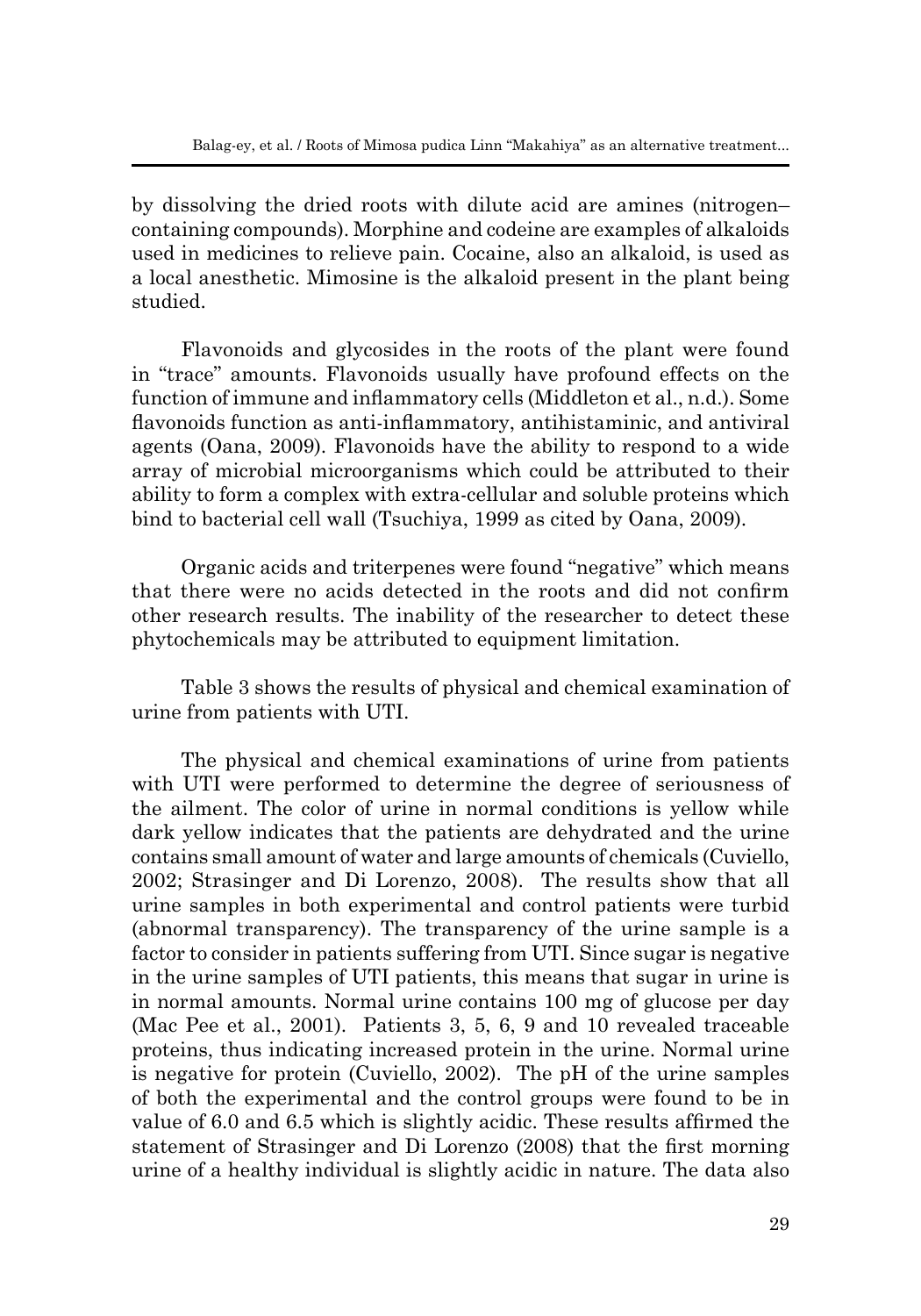showed that the specific gravity of the urine samples ranged from 1.025 -1.030. Specific gravity is high if less fluid is taken into the body, while low specific gravity is noted after large intake of fluid

|  |  | <i>Table 3.</i> Results of the physical and chemical examination of urine |  |  |
|--|--|---------------------------------------------------------------------------|--|--|
|  |  | from patients with urinary tract infections before treatment.             |  |  |

| Patient                    | Color          | Trans-<br>par- | <b>Sugar</b> | Protein  | pH             | Specific<br>Gravity |
|----------------------------|----------------|----------------|--------------|----------|----------------|---------------------|
|                            |                | ency           |              |          |                |                     |
| Experimental<br>(Mimosa)   |                |                |              |          |                |                     |
| $\mathbf{1}$               | Yellow         | Turbid         | Negative     | Negative | Acidic $(6.5)$ | 1.03                |
| $\overline{2}$             | Yellow         | Turbid         | Negative     | Negative | Acidic $(6.0)$ | 1.03                |
| 3                          | Dark<br>yellow | Turbid         | Negative     | Trace    | Acidic $(6.5)$ | 1.03                |
| $\overline{4}$             | Yellow         | Turbid         | Negative     | Negative | Acidic (6.0)   | 1.03                |
| 5                          | Dark<br>yellow | Turbid         | Negative     | Trace    | Acidic $(6.0)$ | 1.03                |
| Control<br>(Cotrimaxazole) |                |                |              |          |                |                     |
| 6                          | Dark<br>yellow | Turbid         | Negative     | Trace    | Acidic $(6.0)$ | 1.03                |
| 7                          | Yellow         | Turbid         | Negative     | Negative | Acidic (6.0)   | 1.03                |
| 8                          | Yellow         | Turbid         | Negative     | Negative | Acidic $(6.5)$ | 1.03                |
| 9                          | Dark<br>yellow | Turbid         | Negative     | Trace    | Acidic $(6.0)$ | 1.03                |
| 10                         | Dark<br>yellow | Turbid         | Negative     | Trace    | Acidic $(6.5)$ | 1.03                |

Table 4 shows the results of the microscopic examination of urine from UTI patients, which includes white blood cells (WBC), red blood cells (RBC), epithelial cells (EC), casts, bacteria, crystals, mucus threads and amorphous urates/amorphous phosphates (AU/AP).

Microscopic examinations of white blood cells confirmed that all patients were within the abnormal range. The normal range for WBC per high power field is 0-2 /hpf for male and 0-5/ hpf for female. A reading of 8-10 per high power filed conveys pathologic sign of urine (Spencer,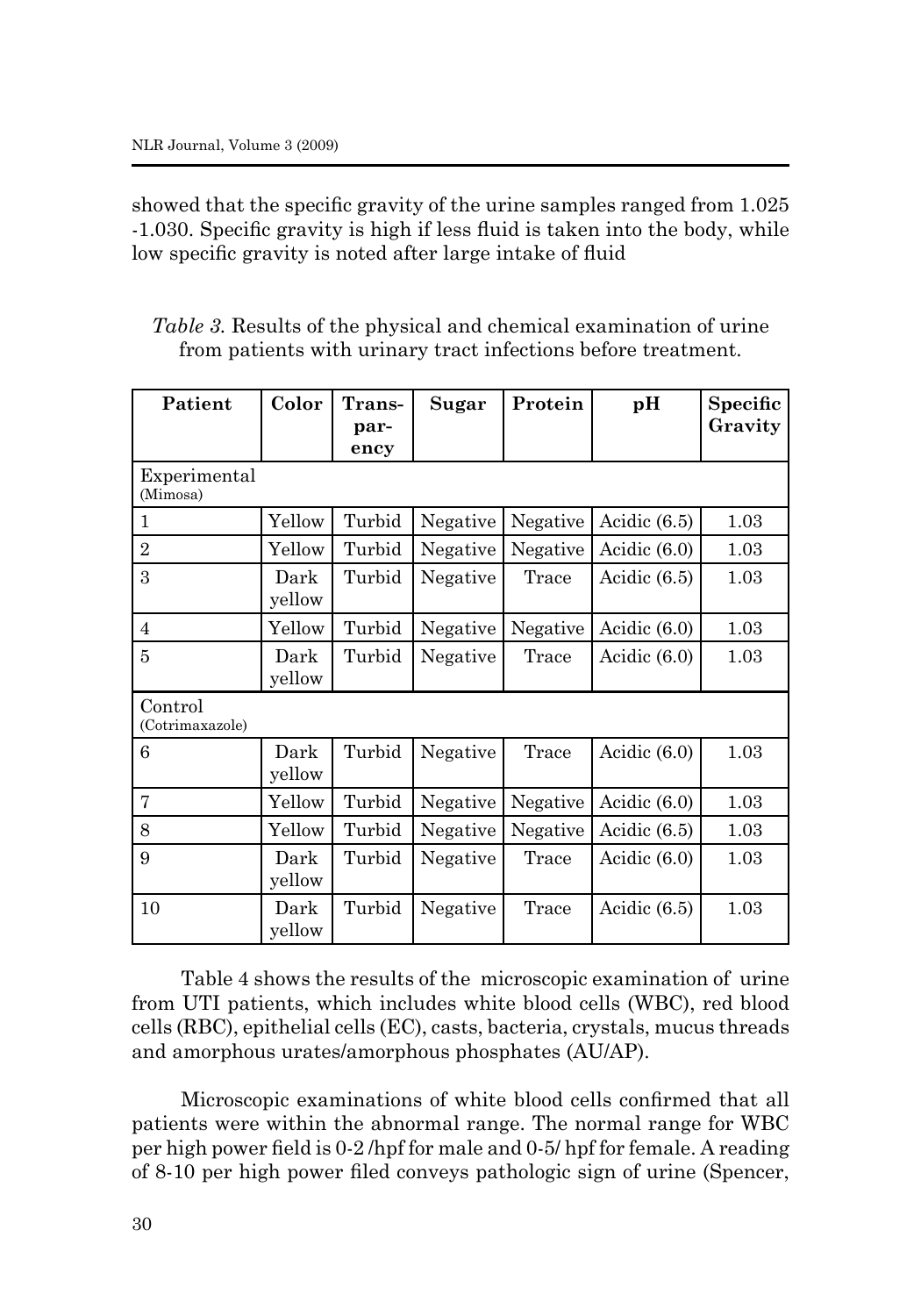2005). Increased WBC can occur due to inflammation, infection, trauma or neoplasia (Strasinger and Di Lorenzo, 2008). The results confirmed that all the patients have had infection. However, the patients were within the normal range as far as red blood cells examination is concerned. This implies that there is no hemorrhagic type or bleeding disorders shown among the patients.

Five patients had plenty of epithelial cells, while five patients had moderate amounts. The presence of epithelial cells in urine, however, is normal. Casts were absent in the entire urine specimens which means that all the patients were free from any trouble or disorder of the kidney. It can be viewed that bacteria were present in the urine of all patients which indicates that the urine specimens are pathologic. Crystals were not present and mucus threads showed few. Mucus threads have no clinical significance since they come from the terminal urethra or vagina (Flynn and Whitlock, 1997). Amorphous urates/amorphous phosphates ranged from moderate to plenty. These findings substantiate the turbidity of the urine samples in the physical examination previously done.

| Patient                 | <b>WBC</b>  | <b>RBC</b> | EC       | Casts | Bacteria | Crystals | MT  | AU/AP    |
|-------------------------|-------------|------------|----------|-------|----------|----------|-----|----------|
| Experimental (Mimosa)   |             |            |          |       |          |          |     |          |
| 1                       | 55-60       | $3-4$      | Moderate | None  | Moderate | None     | Few | Moderate |
| $\overline{2}$          | $42 - 45$   | $2 - 3$    | Moderate | None  | Moderate | None     | Few | Moderate |
| 3                       | <b>TNTC</b> | $1-2$      | Plenty   | None  | Moderate | None     | Few | Moderate |
| 4                       | 35-40       | $2 - 3$    | Moderate | None  | Moderate | None     | Few | Moderate |
| 5                       | <b>TNTC</b> | $2-3$      | Plenty   | None  | Moderate | None     | Few | Moderate |
| Control (Cotrimaxazole) |             |            |          |       |          |          |     |          |
| 6                       | <b>TNTC</b> | $2 - 3$    | Plenty   | None  | Moderate | None     | Few | Moderate |
| 7                       | 53-57       | $1-3$      | Moderate | None  | Moderate | None     | Few | Moderate |
| 8                       | $47 - 50$   | $1-3$      | Moderate | None  | Moderate | None     | Few | Moderate |
| 9                       | <b>TNTC</b> | $3-4$      | Plenty   | None  | Moderate | None     | Few | Moderate |
| 10                      | <b>TNTC</b> | $2 - 4$    | Plenty   | None  | Moderate | None     | Few | Moderate |

*Table 4.* Microscopic examination of urine from patients with UTI before treatment

Legend: WBC- White Blood Cells MT – Mucus Threads EC – Epithelial Cells phosphates

RBC- Red Blood Cells AU/AP – Amorphous Urates/Amorphous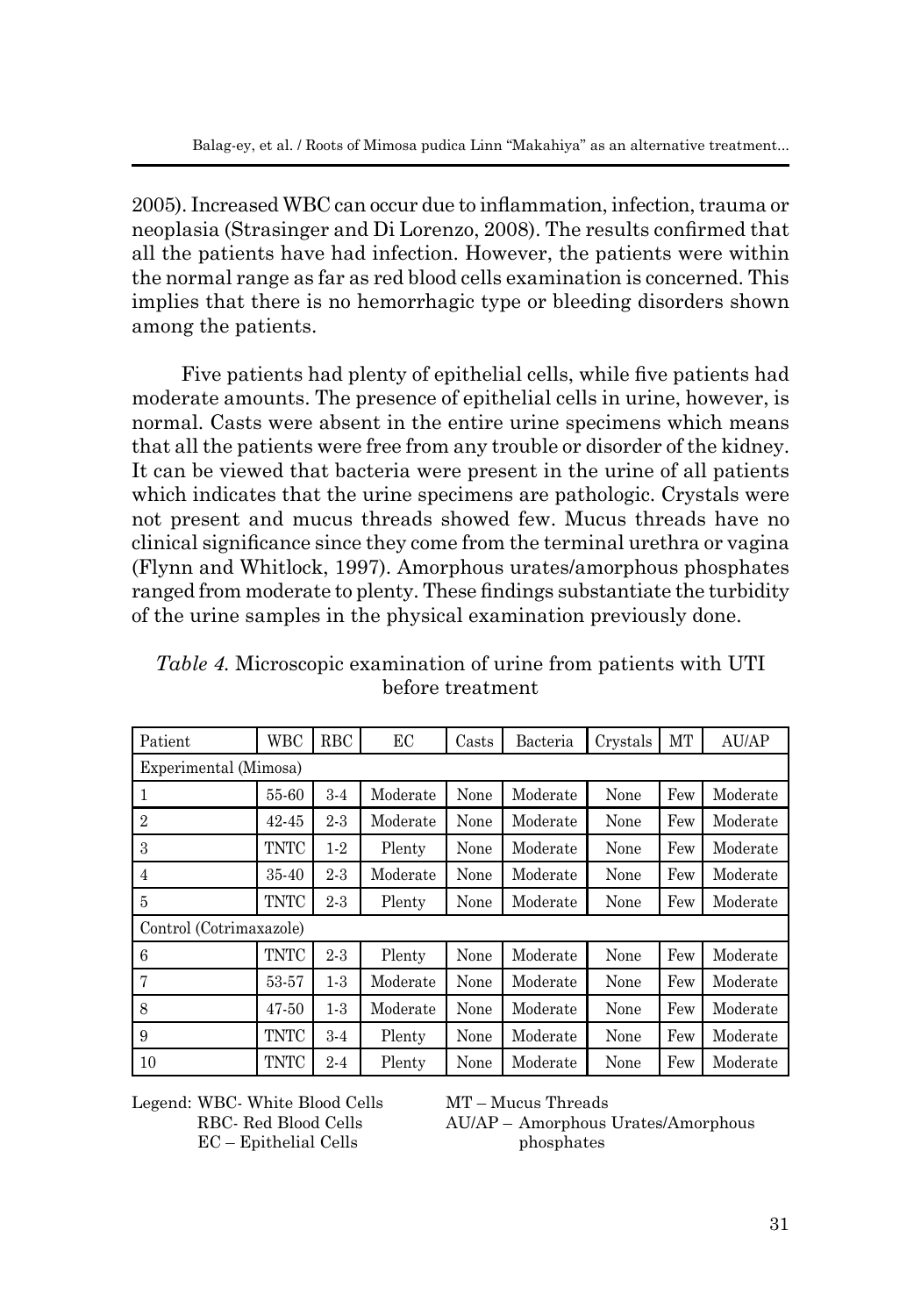The results of the physical, chemical and microbiological examinations done on the urine of the 10 patients were generally abnormal and predominantly in pathological state.

Table 5 presents the assessment of the medical doctors on the therapeutic effects of *Mimosa pudica* Linn and Cotrimaxazole on treatment groups. It could be gleaned that improvements were noted after day three and showed very good to excellent improvement after day five and day seven, respectively. The experimental group posted a mean of 3.15 which is described as "good improvement" in the equivalent rating scale while the control group posted a mean of 3.20 which is also described as good improvement. Improvements were monitored based on their urinalyses which were found to have improved in the physical, chemical and microscopic examinations on days 1, 3, 5 and 7.

|                | <b>Clinical Progress</b> |       |                |                |      |  |  |  |
|----------------|--------------------------|-------|----------------|----------------|------|--|--|--|
| Patient        | Day 1                    | Day 3 | Day 5          | Day 7          | Mean |  |  |  |
| Experimental   |                          |       |                |                |      |  |  |  |
| $\mathbf{1}$   | $\Omega$                 | 3     | $\overline{4}$ | $\overline{5}$ | 3.00 |  |  |  |
| $\overline{2}$ | 1                        | 3     | $\overline{4}$ | 5              | 3.25 |  |  |  |
| 3              | 1                        | 3     | $\overline{4}$ | 5              | 3.25 |  |  |  |
| $\overline{4}$ | $\Omega$                 | 3     | $\overline{4}$ | 5              | 3.0  |  |  |  |
| 5              | 1                        | 3     | $\overline{4}$ | 5              | 3.25 |  |  |  |
| Mean           | 0.6                      | 3.0   | 4.0            | 5.0            | 3.15 |  |  |  |
| Control        |                          |       |                |                |      |  |  |  |
| 6              | $\mathbf{1}$             | 3     | $\overline{4}$ | 5              | 3.25 |  |  |  |
| $\overline{7}$ | 1                        | 3     | $\overline{4}$ | 5              | 3.25 |  |  |  |
| 8              | $\Omega$                 | 3     | $\overline{4}$ | 5              | 3.00 |  |  |  |
| 9              | 1                        | 3     | $\overline{4}$ | 5              | 3.25 |  |  |  |
| 10             | 1                        | 3     | $\overline{4}$ | $\overline{5}$ | 3.25 |  |  |  |
| Mean           | 0.8                      | 3.0   | 4.0            | 5.0            | 3.20 |  |  |  |

*Table 5.* Therapeutic effects of *Mimosa pudica* Linn and Cotrimaxazole on treatment groups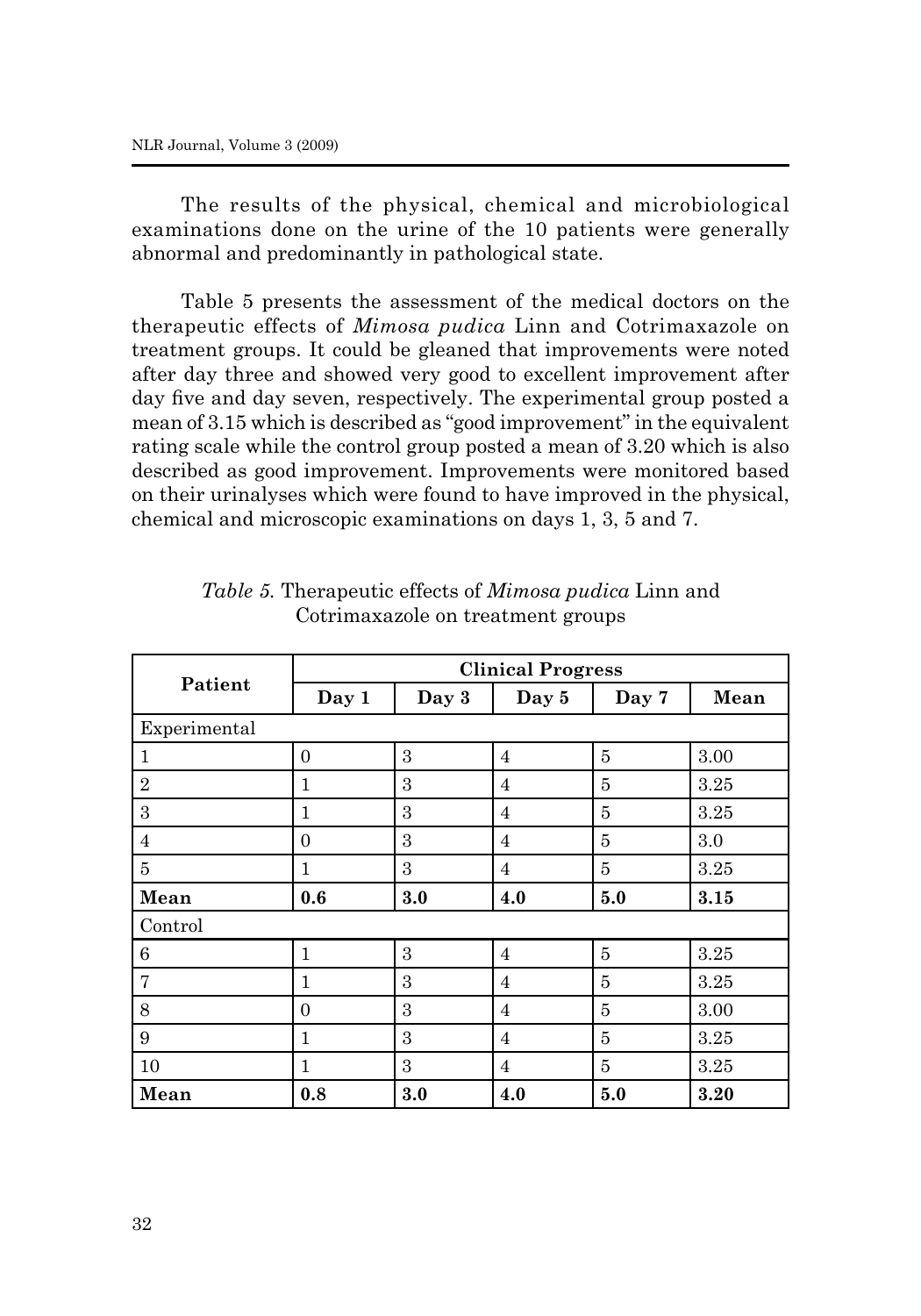T-test was done to compare the therapeutic effect of decocted roots of Mimosa pudica Linn (experimental) and Cotrimaxazole (control) against urinary tract infection as shown in Table 6.

*Table 6.* Comparison on the therapeutic effect of decocted roots of Mimosa pudica Linn and Cotrimaxazole

| <b>Treatment</b>               | Mean |
|--------------------------------|------|
| Experimental (Mimosa pudica)   | 3.15 |
| Control <i>(Cotrimaxazole)</i> | 3.20 |
| t-value computed $= 0.31$      |      |

The critical value at .01 level of significance is 2.896. The t -value computed is 0.31 which is lower than the critical value. This implies that there is no significant difference between the two treatment and that the therapeutic effect of *Mimosa pudica* Linn and Cotrimaxazole to patients suffering from urinary tract infections are comparable.

## **Conclusion**

This study confirmed the presence of phytochemicals in Mimosa pudica Linn. Alkaloids, saponins and sterols were found in moderate amounts, while flavonoids, glycosides and tannins were in trace amounts. Organic acids and triterpenes were found negative. The 10 patients suffering from UTI who underwent treatment using decocted roots of *Mimosa pudica* and Cotrimaxazole showed significant improvements on the third day. There were insignificant differences on the assessment by the doctors to patients administered with decocted roots of *M. pudica* and with Cotrimaxazole. Therefore, the therapeutic effect of decocted roots of *Mimosa pudica* is comparable to the control drug (Cotrimaxazole). It is recommended that roots of *Mimosa pudica* Linn should be considered as an alternative medicine against UTI. A follow-up study can also be conducted to verify the efficacy of the plant as alternative medicine against UTI.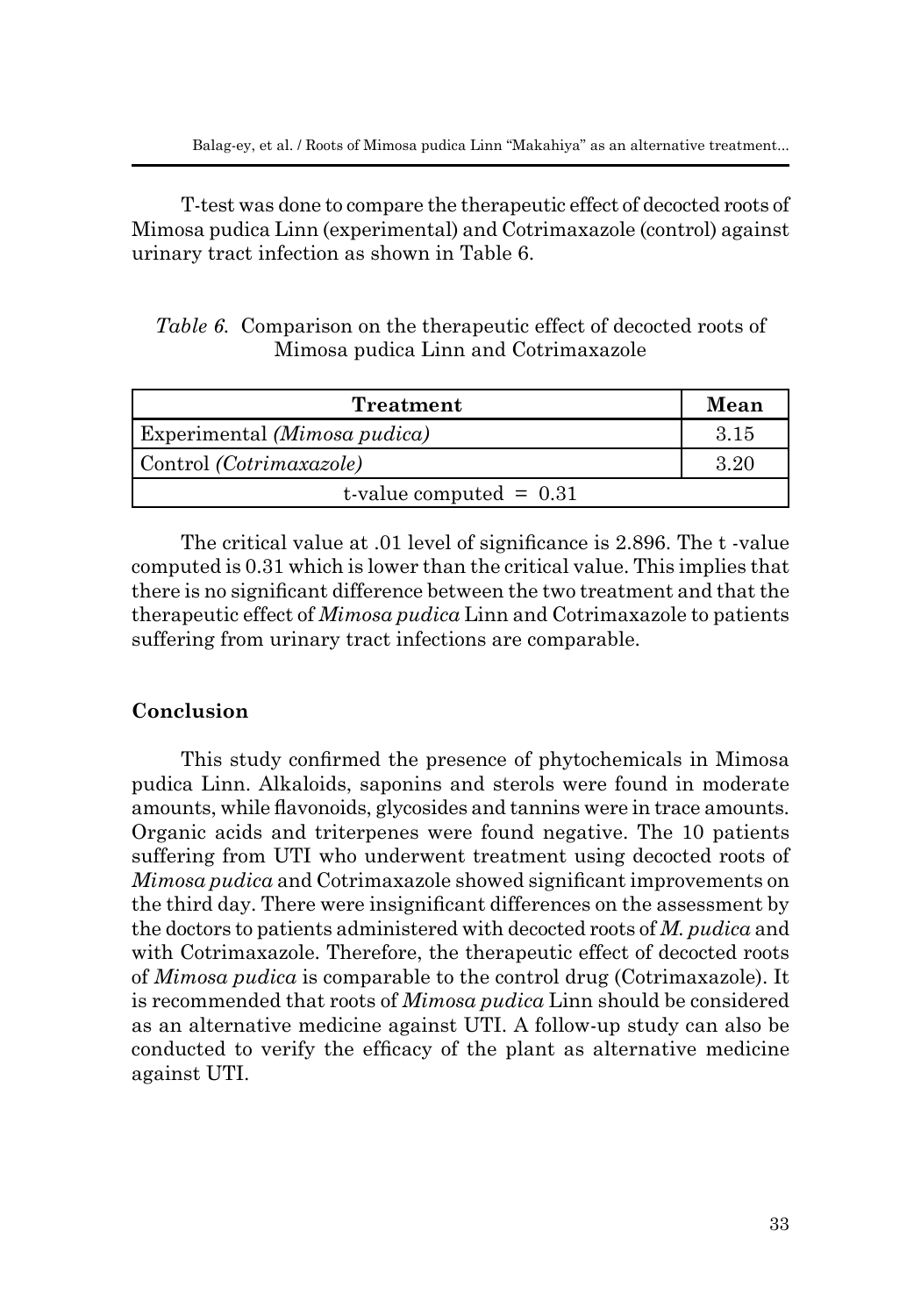### **Acknowledgements**

The authors acknowledge the invaluable support by Dr. W. Pe Aguirre and his medical staff at Bessang Pass Memorial Hospital in Cervantes, Ilocos Sur; Dr. C. Bederio and the members of the Oral Examination Committee in DMMMSU, City of San Fernando, La Union; and Dr. M. Guron, Dr. Lirio and Mr. L. Ayyokad for helping in the identification of the plant. The unnamed respondents in this study are likewise specially acknowledged.

### **References**

- Alcantara, J.C. 2005. Plantar Hyperhidrosis (Sweaty Foot Syndrome) patients treated with urine as alternative medicine. Unpublished Masteral Thesis. Don Mariano Marcos Memorial State University, City of San Fernando, La Union.
- Bernardo, G.Q. 1999. Qualitative analysis of crude medicinal ingredients in herbal plants used by rural folks of La Union as wound antiseptic. Graduate College Journal, DMMMSU, Vol.1.
- Cornforth, T. n.d. Urinary Tract Infections. http://womenshealth.about.com/cs/ bladderhealth/a/UTI.htm accessed October 23, 2010.
- Cuviello, P.V. 2002 Cuviello's Reference Manual for Medical Technology. Vol. 1, 3rd edition, Texas, USA.
- Estrella, D. S.1983 . Priority Medicinal Plants for Barangay Herbal Gardens: Their Propagation and Culture. St. Mary's Publication: Manila, Philippines.
- Flynn, J.C. and S.A. Whitlock 1997. Urinalysis: Delmar's Clinical Laboratory Manual Series. Delmar's Publishing: New York, USA.
- Gandhiraja, N., S. Sriram, V. Meenaa, J. Kavitha Srilakshmi, C. Sasikumar and R. Rajeswar. 2009. Phytochemical screening and antimicrobial activity of the plant extracts of Mimosa pudica L. against selected microbes. Ethnobotanical Leaflets 13: 618-24.
- Harvard Medical School. n.d. Urinary Tract Infection in Women. Information provided by http://symptomchecker.about.com/od/child/eyes/Diagnoses/ urinary-tract-infection-in-women.htm#treat accessed October 28, 2010